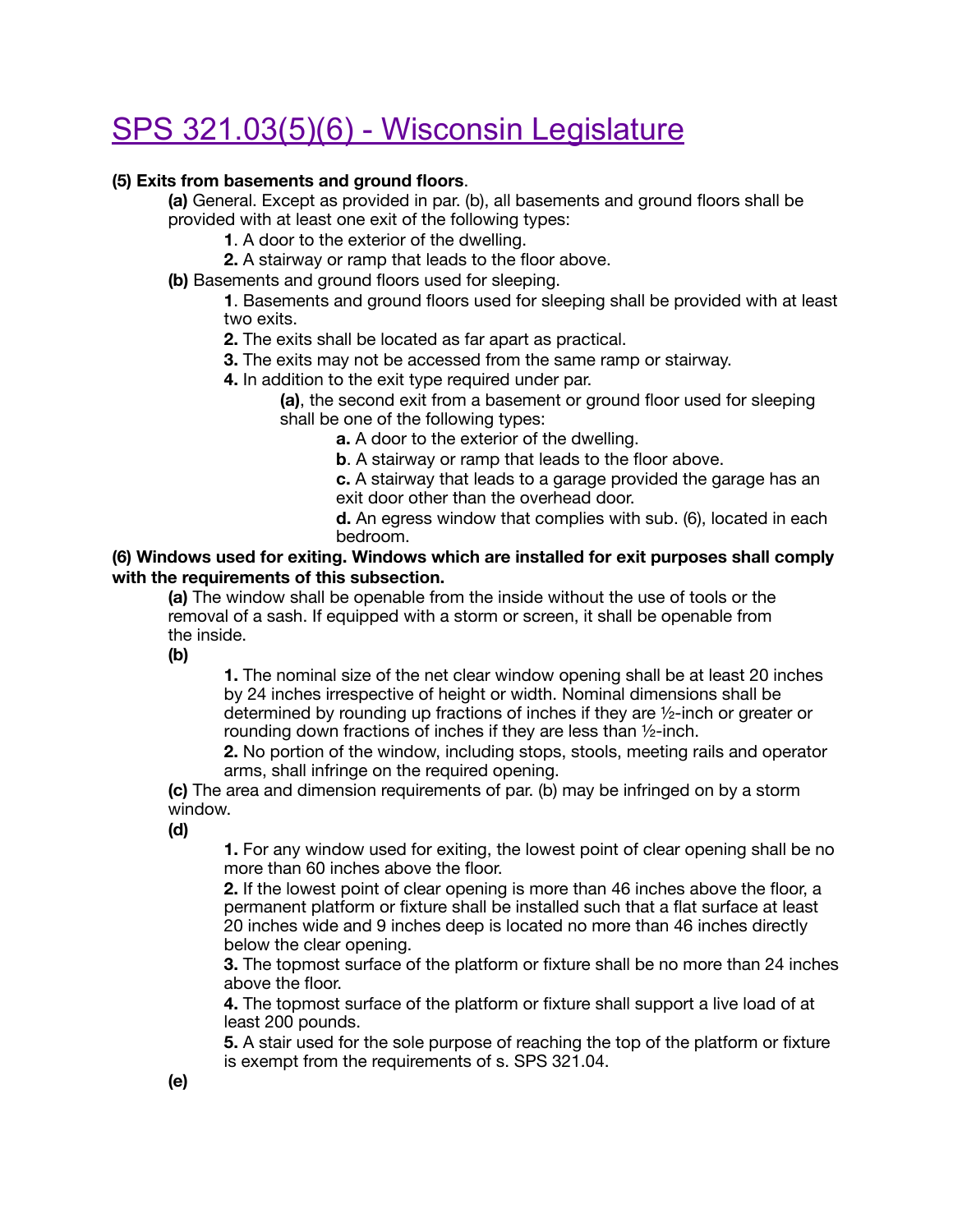**1.** An egress window with any point of clear opening below adjacent grade shall be provided with an areaway in accordance with this section.

 **2.** The width of the areaway shall be at least equal to the width of the window.

 **3.** The areaway shall be a minimum of 36 inches measured perpendicular from the outer surface of the below-grade wall.

 **4.** If the bottom of the areaway is more than 46 inches below adjacent grade or the top of the areaway enclosure, the areaway shall be provided with a ladder or stair to aid egress. Stairs used to comply with this section are exempt from the requirements of s. SPS 321.04.

 **5.**

 **a.** Ladders or other stairs used to comply with subd. 4. may infringe on the required area of the areaway by a maximum of 6 inches.

 **b.** Ladder rungs shall have a minimum inside width of at least 12 inches and shall project at least 3 inches from the wall behind the ladder.

 **c.** Ladder rungs shall be able to support a concentrated load of 200 pounds.

 **d.** Ladder rungs shall have a maximum rise of 12 inches between rungs and shall extend to within 12 inches of exterior grade.

 **6.** The areaway shall be constructed such that water entering the areaway does not enter the dwelling.

**(f)** An egress window under a deck or porch shall discharge through a clear path of at least 36 inches in height and 36 inches in width, and no more than 15 feet in length, to a yard or open space.

**Note:** Under this paragraph, there is no maximum height above grade for an egress window. Similarly, egress windows are not prohibited from discharging to a roof, regardless of the slope of the roof.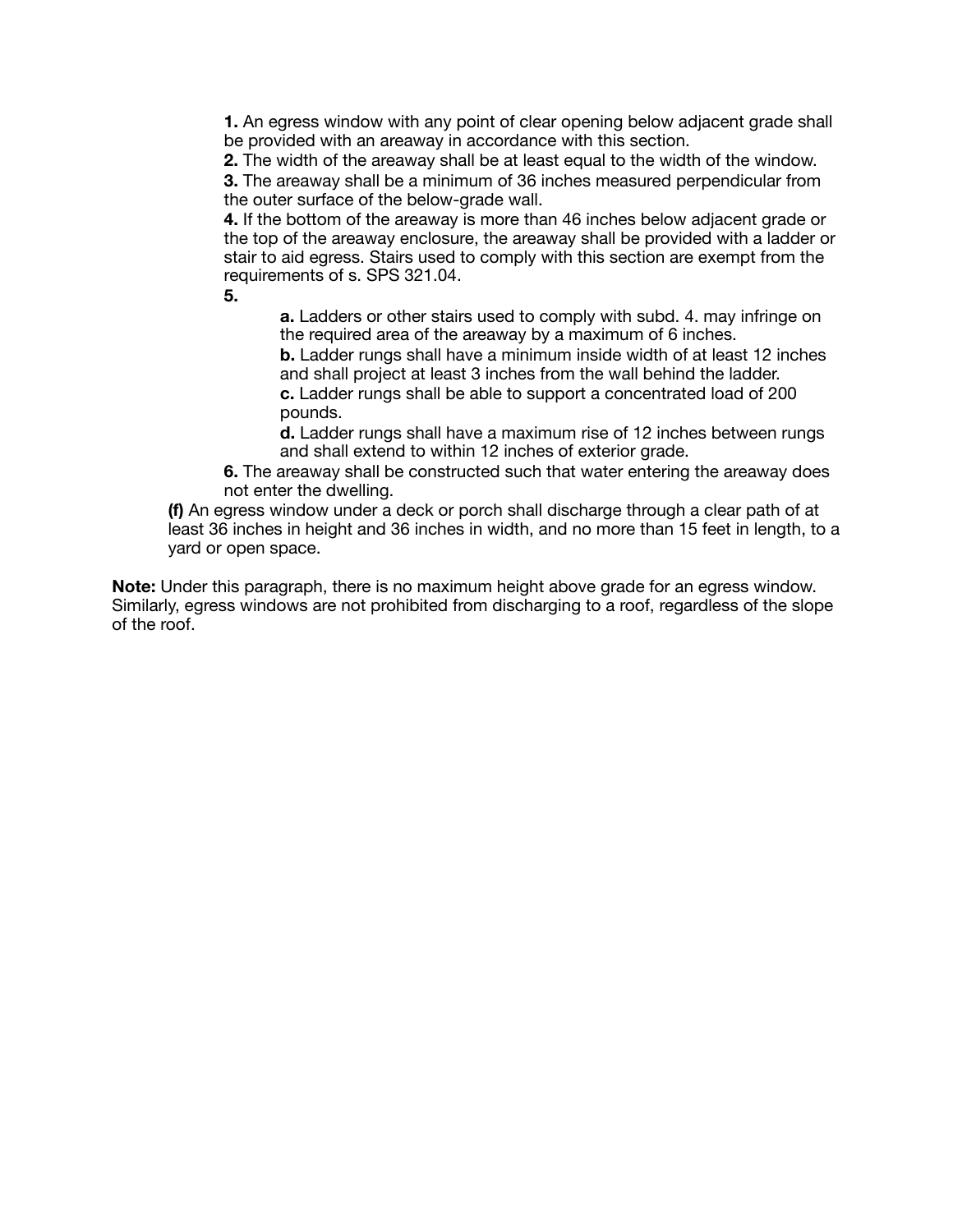## 2015 INTERNATIONAL RESIDENTIAL CODES

### SECTION R310 – EMERGENCY ESCAPE AND RESCUE OPENINGS

R310.1 Emergency escape and rescue opening required.

Basements, habitable attics and every sleeping room shall have not less than one operable emergency escape and rescue opening. Where basements contain one or more sleeping rooms, an emergency escape and rescue opening shall be required in each sleeping room. Emergency escape and rescue openings shall open directly into a public way, or to a yard or court that opens to a public way.

**Exception:** Storm shelters and basements used only to house mechanical equipment not exceeding a total floor area of 200 square feet (18.58 m<sup>2</sup>).

R310.1.1 Operational constraints and opening control devices.

Emergency escape and rescue openings shall be operational from the inside of the room without the use of keys, tools or special knowledge. Window opening control devices complying with ASTM F 2090 shall be permitted for use on windows serving as a required emergency escape and rescue opening.

R310.2 Emergency escape and rescue openings.

Emergency escape and rescue openings shall have minimum dimensions as specified in this section.

R310.2.1 Minimum opening area.

Emergency and escape rescue openings shall have a net clear opening of not less than 5.7 square feet ( $0.530$  m<sup>2</sup>). The net clear opening dimensions required by this section shall be obtained by the normal operation of the emergency escape and rescue opening from the inside. The net clear height opening shall be not less than 24 inches (610 mm) and the net clear width shall be not less than 20 inches (508 mm).

**Exception:** Grade floor or below grade openings shall have a net clear opening of not less than 5 square feet (0.465 m2).

R310.2.2 Window sill height.

Where a window is provided as the emergency escape and rescue opening, it shall have a sill height of not more than 44 inches (1118 mm) above the floor; where the sill height is below grade, it shall be provided with a window well in accordance with Section R310.2.3.

R310.2.3 Window wells.

The horizontal area of the window well shall be not less than 9 square feet  $(0.9 \text{ m}^2)$ , with a horizontal projection and width of not less than 36 inches (914 mm). The area of the window well shall allow the emergency escape and rescue opening to be fully opened.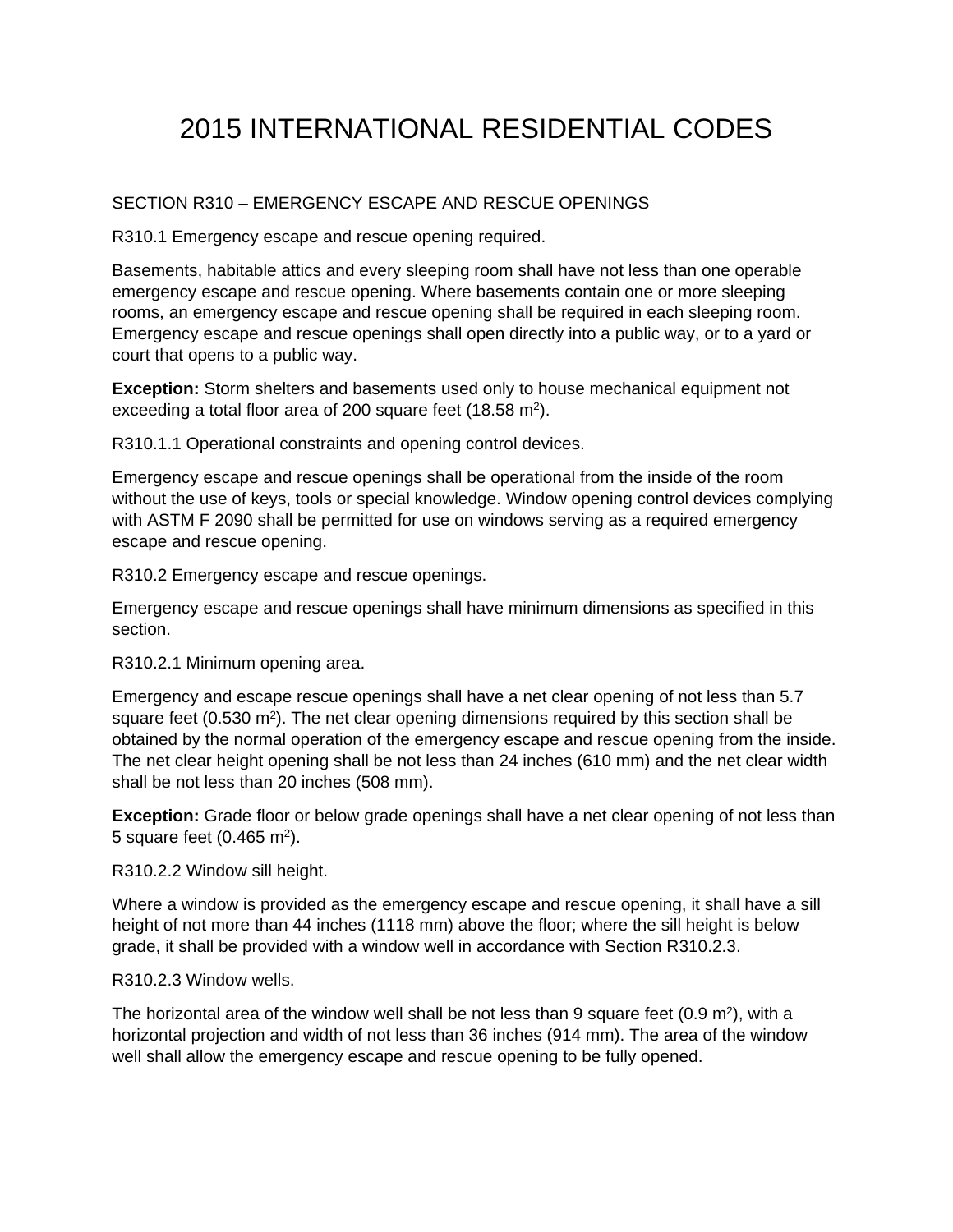**Exception:** The ladder or steps required by Section R310.2.3.1 shall be permitted to encroach not more than 6 inches (152 mm) into the required dimensions of the window well.

R310.2.3.1 Ladder and steps.

Window wells with a vertical depth greater than 44 inches (1118 mm) shall be equipped with a permanently affixed ladder or steps usable with the window in the fully open position. Ladders or steps required by this section shall not be required to comply with Sections R311.7 and R311.8. Ladders or rungs shall have an inside width of not less than 12 inches (305 mm), shall project not less than 3 inches (76 mm) from the wall and shall be spaced not more than 18 inches (457 mm) on center vertically for the full height of the window well.

R310.2.3.2 Drainage.

Window wells shall be designed for proper drainage by connecting to the building's foundation drainage system required by Section R405.1 or by an approved alternative method.

**Exception:** A drainage system for window wells is not required where the foundation is on welldrained soil or sand-gravel mixture soils in accordance with the United Soil Classification System, Group I Soils, as detailed in Table R405.1.

R310.2.4 Emergency escape and rescue openings under decks and porches.

Emergency escape and rescue openings shall be permitted to be installed under decks and porches provided that the location of the deck allows the emergency escape and rescue openings to be fully opened and provides a path not less than 36 inches (914 mm) in height to a yard or court.

R310.2.5 Replacement windows.

Replacement windows installed in buildings meeting the scope of this code shall be exempt from the maximum sill height requirements of Sections R310.1 and Sections R310.2.1 and R310.2.2, provided the replacement window meets the following conditions:

The replacement window is the manufacturer's largest standard size window that will fit within the existing frame or existing rough opening. The replacement window is of the same operating style as the existing window or a style that provides for an equal or greater window opening area than the existing window.

The replacement window is not part of a change of occupancy.

R310.3 Emergency escape and rescue doors.

Where a door is provided as the required emergency escape and rescue opening, it shall be permitted to be a side-hinged door or a slider. Where the opening is below the adjacent ground elevation, it shall be provided with a bulkhead enclosure.

R310.3.1 Minimum door opening size.

The minimum net clear height opening for any door that serves as an emergency and escape rescue opening shall be in accordance with Section R310.2.1.

R310.3.2 Bulkhead enclosures.